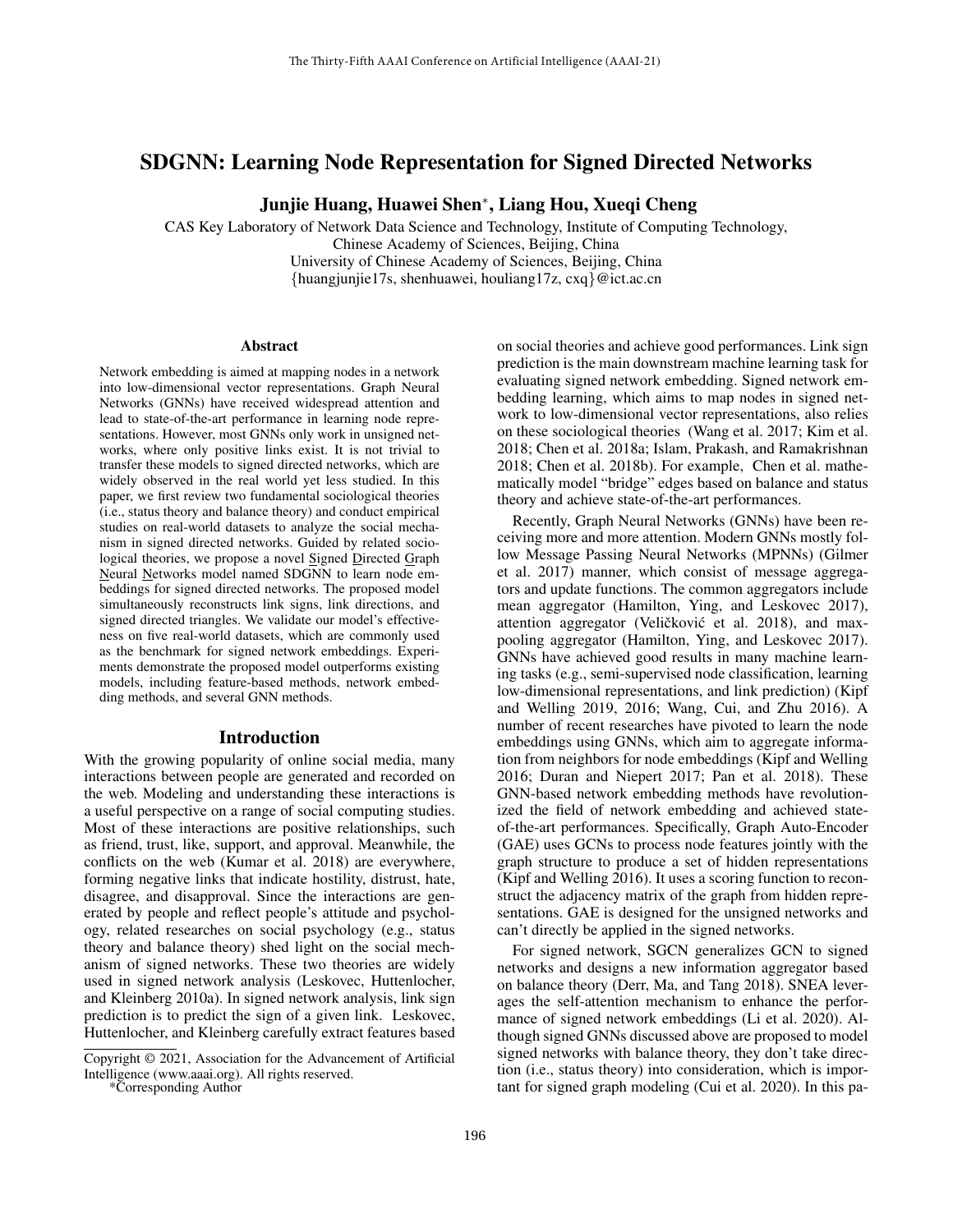per, we try to model signed directed networks with a new Signed Directed Graph Neural Networks model (SDGNN). In comparison with traditional GNNs, we take related social theories into account and redesign our aggregators and loss functions. For signed directed networks, we define four different signed directed relations. And we propose a layerby-layer signed relation GNN to aggregate and propagate the information of nodes in signed networks. For training our model, we reconstruct three important parts of signed directed network: signs, directions, and triangles.

The major contributions of this paper are as follows:

- After reviewing the two fundamental social psychology theories of signed network analysis, we conduct an empirical analysis of these theories on five real-world datasets.
- We introduce a new layer-by-layer Signed Directed Relation GNN model. It aggregates and propagates information between nodes under different signed directed relation definitions. Guided by two sociological theories, our loss functions consist of reconstructing signs, directions, and triangles.
- We conduct link sign prediction experiments on five realworld signed social network datasets to demonstrate the effectiveness of our proposed model.

## Related Work

## Signed Network Embedding

Signed social networks are such social networks in signed social relations having both positive and negative signs (Easley and Kleinberg 2010). To mine signed networks, many algorithms have been developed for lots of tasks, such as community detection (Traag and Bruggeman 2009), node classification (Tang, Aggarwal, and Liu 2016), link prediction (Leskovec, Huttenlocher, and Kleinberg 2010b), spectral graph analysis (Li et al. 2018), and group partition (Huang and Luo 2018). Recently, with the development of network representation learning (Perozzi, Al-Rfou, and Skiena 2014; Grover and Leskovec 2016; Tang et al. 2015), researchers begin to learn low-dimensional representations for signed networks. For signed network embedding methods, SNE (Yuan, Wu, and Xiang 2017) adopts the log-bilinear model and incorporates two signed-type vectors to capture the positive or negative relationship of each edge along the path. SiNE (Wang et al. 2017) designs an objective function guided by social theories to learn signed network embeddings. SiNE proposes that social theories can provide a fundamental understanding of signed social networks. For directed signed network, SIDE (Kim et al. 2018) provides a linearly scalable method that leverages balance theory along with random walks. SIGNet (Islam, Prakash, and Ramakrishnan 2018) combines balance theory with specialized random and new sampling techniques in directed signed networks. BESIDE (Chen et al. 2018a) mathematically models "bridge" edges based on balance and status theory and achieves state-of-the-art performances.

These methods are devoted to defining an objective function that incorporates sociological theory and then using machine learning techniques (e.g., sampling and random walks) to optimize look-up embeddings.

#### Graph Neural Networks

Today's GNNs can be summarized as Message Passing Neural Networks (MPNNs), including message functions and vertex update functions (Gilmer et al. 2017). Because of the non-Euclidean data structure of the graph, traditional RNNs and CNNs are not easy to be used in the graph domains. By using GNNs, researchers have successfully applied convolution (Kipf and Welling 2019), attention (Veličković et al. 2018), LSTM (Hamilton, Ying, and Leskovec 2017), and other mechanisms into the graph data. Specifically, Graph Auto-Encoders (Kipf and Welling 2016; Pan et al. 2018) are a family of models aimed at mapping (encoding) each node to low-dimensional vectors which reconstructing (decoding) the graph. Compared to the network embedding methods, GNNs have a partial intersection but use the deep learning methods instead of matrix factorization and random walk and can better describe the network structure and node characteristics (Wu et al. 2020). A lot of GNN models show a better performance than the shadow look-up embeddings (Kipf and Welling 2019; Veličković et al. 2018; Hamilton, Ying, and Leskovec 2017).

Most Graph Neural Networks (Kipf and Welling 2019; Veličković et al. 2018; Hamilton, Ying, and Leskovec 2017; Xu et al. 2019, 2020) are designed for unsigned social networks whose links are only positive. How to apply graph neural networks to signed directed networks faces some challenges (e.g., how to model the negative links and the directions). SGCN (Derr, Ma, and Tang 2018) designs a new information aggregation and propagation mechanism for the undirected signed networks according to balance theory. SGCN applies a mean-pooling strategy that is close to GraphSAGE (Hamilton, Ying, and Leskovec 2017) to learning node embeddings. SiGAT (Huang et al. 2019) introduces GAT (Huang et al. 2019) to directed signed networks and designs a motif-based graph neural network model based on social theories. However, SiGAT uses 38 motifs, which is expensive for large graphs, and its objective functions can only model the sign, ignoring other vital features (e.g., directions and triangles).

#### Problem Definition

We define a signed directed network as  $\mathcal{G} = (\mathcal{V}, \mathcal{E}, s)$ , where V is the set of nodes in a graph  $G$ , and  $E$  is the edge list with signs s and directions.  $\mathcal{E}$  consist of  $\mathcal{E}^+$  and  $\mathcal{E}^-$  while  $\mathcal{E}^+ \cap \tilde{\mathcal{E}}^- = \emptyset$ ;  $\mathcal{E}^+$  and  $\mathcal{E}^-$  denote the sets of positive and negative links, respectively. It can be denoted as the adjacency matrix of the signed network A, where  $A_{ij} = 1$  means there exists a positive link from  $u_i$  to  $u_j$ ,  $A_{ij} = -1$  denotes a negative link from  $u_i$  to  $u_j$ , and  $A_{ij} = 0$  means there is no link from  $u_i$  to  $u_j$ . Given a signed graph  $\mathcal{G} = (\mathcal{V}, \mathcal{E}, s)$ , our purpose is to map the nodes  $u \in V$  to low-dimensional vectors  $z_u \in \mathbb{R}^d$  as:

$$
f(A) \to Z,\tag{1}
$$

where  $Z \in \mathbb{R}^{|\mathcal{V}| \times d}$  is d-dimensional representations for the  $|V|$  nodes of the signed network, f is a learned transformation function.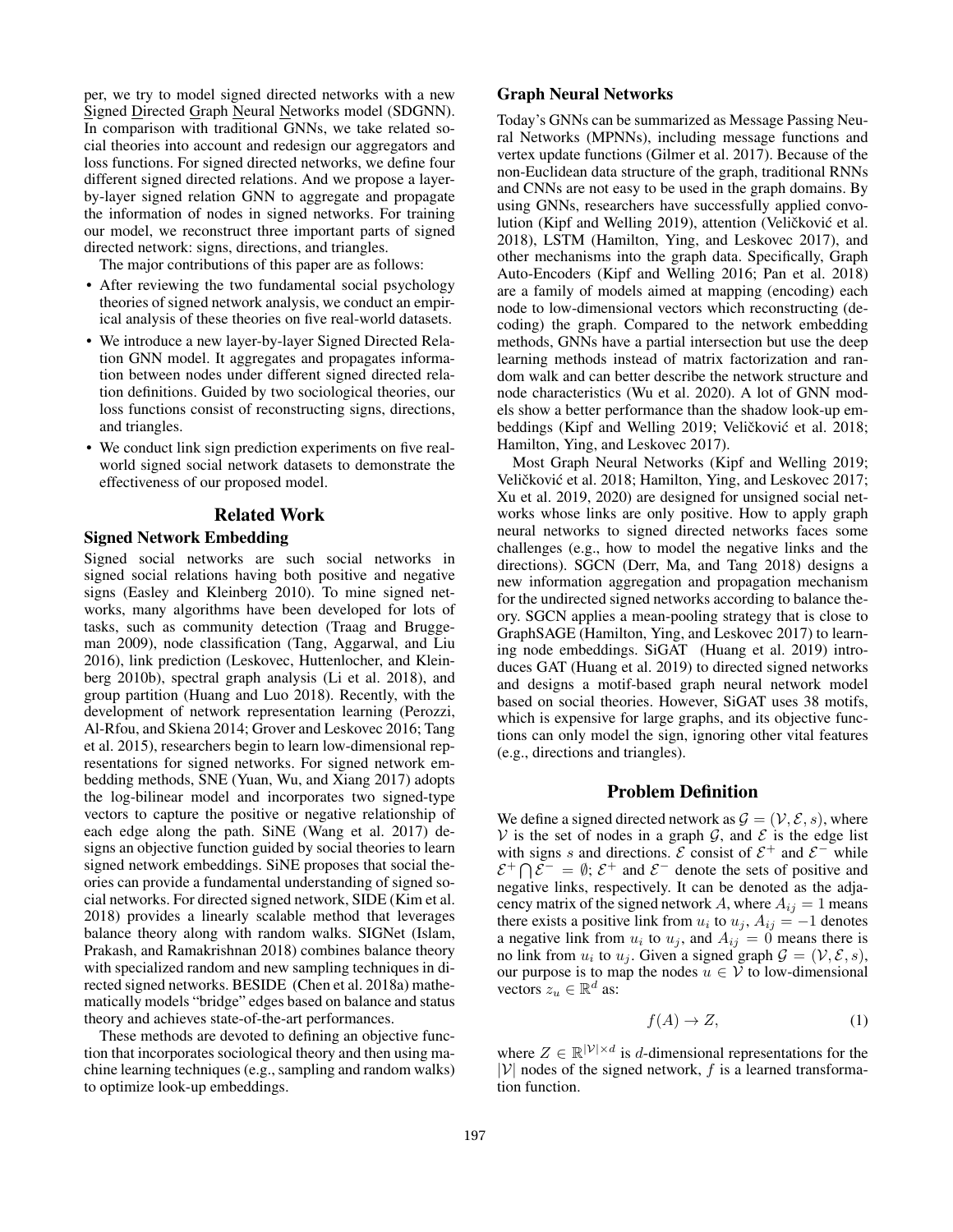## Sociological Theory

Two sociological theories (i.e., Balance Theory and Status Theory) play an essential role in analyzing and modeling signed directed networks (Leskovec, Huttenlocher, and Kleinberg 2010b). In this section, we will briefly introduce these two theories and compare them in five real-world datasets.



(a) Balance theory (b) Status theory

Figure 1: Illustrations of two sociological theories.

#### Balance Theory

Balance theory originated in the 1950s (Heider 1946) is initially intended as a model for undirected signed networks. Triads with an even number of negative edges as balanced. In Figure  $1(a)$ , the triangles with three positive signs and those with one positive sign (i.e., the first two triads in Figure  $1(a)$  are balanced. Balance theory posits that balanced triads are more plausible — and hence should be more prevalent in real-world networks — than unbalanced triads. It exemplifies the principle that *the friend of my friend is my friend* and *the enemy of my enemy is my friend*. Balance theory is widely used in the field of signed networks (Leskovec, Huttenlocher, and Kleinberg 2010a).

#### Status Theory

Status theory is another critical sociological theory in signed network analysis, which provides a different organizing principle for directed networks of signed links. It supposes that a positive directed link "+" indicates that the creator of the link views the recipient as having higher status; and a negative directed link "-" indicates that the recipient is viewed as having lower status (Leskovec, Huttenlocher, and Kleinberg 2010b). The status may denote the relative prestige, ranking, or reputation. For example, a positive link from A to B means not only *B is A's friend* but also *B has a higher status than A*. For the triangles in Figure 1(b), the first two triads satisfy the status order, but the last two do not satisfy it. For the first triads, when  $Status(j) > Status(i)$  and  $Status(k) > Status(j)$ , we have  $Status(k) > Status(i)$ .

#### Comparison of Balance Theory and Status Theory

Balance theory focuses on undirected signed networks, although it has been applied to directed networks by simply disregarding the directions (Wasserman, Faust et al. 1994). While, status theory normally reflects relations between two users, which is based on directions. In some cases, these two theories can be consistent with predictions. This phenomenon has received a lot of attention from researchers (Leskovec, Huttenlocher, and Kleinberg 2010b; Chen et al. 2018a).

| Dataset       | Both  | Only Balance | <b>Only Status</b> | Neither |
|---------------|-------|--------------|--------------------|---------|
| Bitcoin-Alpha | 0.673 | 0.208        | 0.094              | 0.025   |
| Bitcoin-OTC   | 0.686 | 0.208        | 0.083              | 0.023   |
| Wikirfa       | 0.686 | 0.059        | 0.189              | 0.066   |
| Slashdot      | 0.751 | 0.167        | 0.066              | 0.016   |
| Epinions      | 0.769 | 0.156        | 0.066              | 0.009   |

Table 1: The ratio of triads satisfying balance and/or status theory.

We follow the related works and examine the percentage of triads satisfying balance and/or status theory on five realworld datasets used in this paper.

From Table 1, we can find that only a tiny fraction of triangles satisfies neither of two theories. About 70% of triads can be consistent with both theories. We think these triangles that satisfy neither theory maybe the noise for the signed network embedding representation. In addition, balance theory models the relationship among three vertices, and status theory capture the relationship between two vertices with the transitivity property (Chen et al. 2018a). The complementation of both theories can be the key point for signed directed network representation learning.

#### Proposed Method

Based on the previous discussion on sociological theory in signed directed networks, we will introduce how to design our new SDGNN model in this section.

### Signed Directed GNNs

For unsigned networks, neighborhood nodes have the same semantic relations. GraphSAGE (Hamilton, Ying, and Leskovec 2017) uses a mean aggregator to aggregate information from neighborhoods. As the weights in GraphSAGE only determined by network structure, GAT (Veličković et al. 2018) learns the weights by structure masked selfattention mechanism. We adapt the above GNNs aggregators to signed directed networks.

Figure 2 depicts the overall architecture of the proposed SDGNN model. For a signed directed graph, the directions and signs between nodes reflect different relations and semantics. Different neighborhoods with different relations should be distinguished. We first define 4 different signed directed relation (i.e.,  $u \rightarrow^+ v, u \rightarrow^- v, u \leftarrow^+ v, u \leftarrow^- v$ ). Based on a signed directed relation (SDR)  $r_i$ , we can get the neighborhoods  $\mathcal{N}_{r_i}$ . After that, we use different SDR GNN aggregators to aggregate the information from different neighborhoods and use an MLP to encode these messages into node embeddings. GNN aggregators can be mean aggregators or attention aggregators. For a mean aggregator, we get the information  $X_{r_i}^l(u)$  and concatenate  $z_u^l$  with  $X^l(u)$  by:

$$
X_{r_i}^l(u) = \sigma(\mathbf{W}_{r_i}^l \cdot \text{MEAN}(\{z_u^l\} \cup \{z_v^l, \forall v \in \mathcal{N}_{r_i}(u)\}))
$$
  

$$
z_u^{l+1} = \text{MLP}(\text{CONCAT}(X^l(u), X_{r_1}^l(u), ..., X_{r_i}^l(u))),
$$
  
(2)

where  $z_u$  is the embedding of node  $u, \mathcal{N}_{r_i}(u)$  is the neighborhoods of u under the definition  $r_i$ , W is the parameter, and  $\sigma$  is the activation function.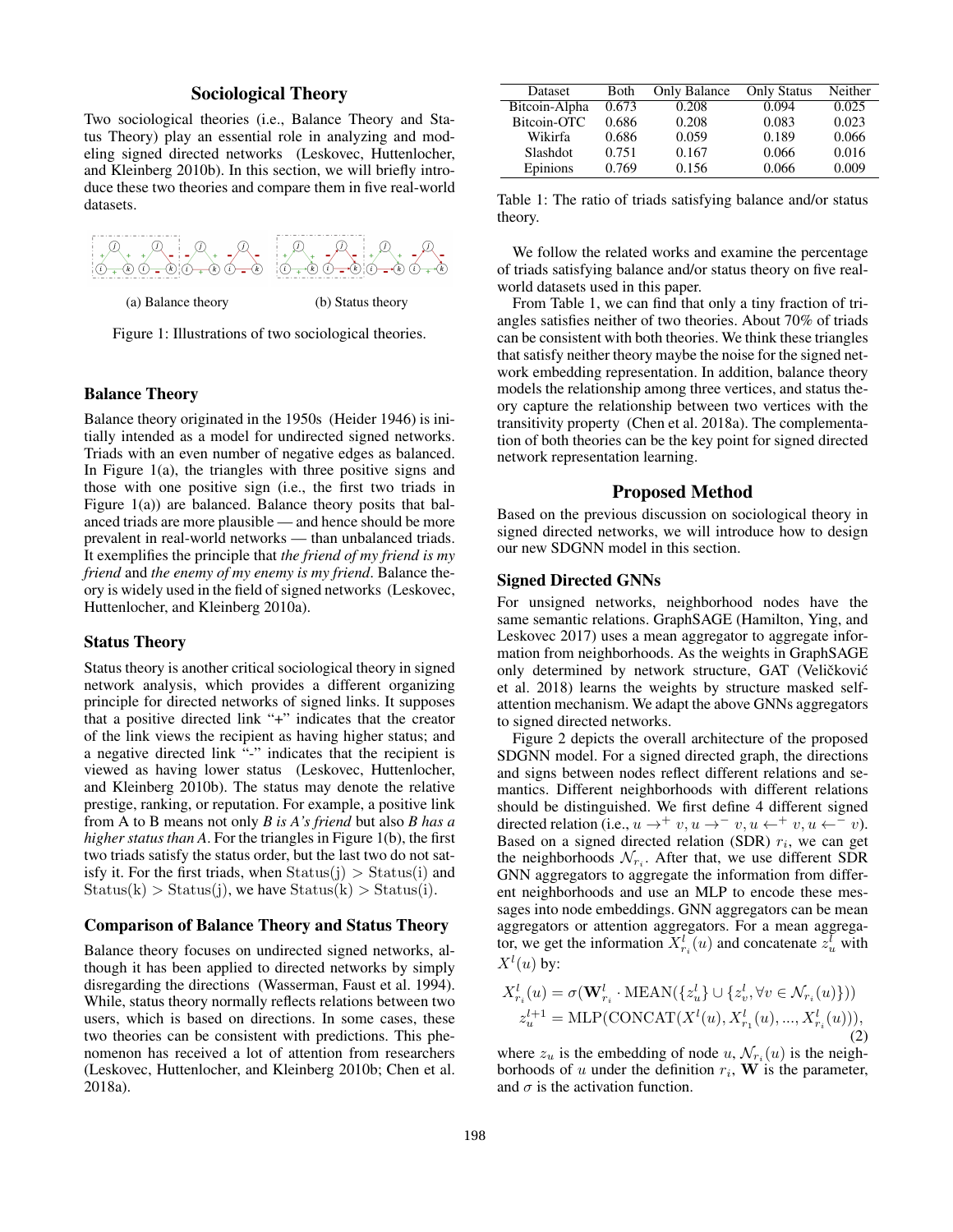

Figure 2: An Illustration of SDGNN model. We use Signed Directed Relation (SDR) aggregators to aggregate and propagate the information of nodes.

For attention aggregators, we first compute  $\alpha_{uv}^{r_i}$  for the node u and node v by the attention mechanism  $\vec{a}_{r_i}$  and LeakyReLU nonlinearity activation function (with negative input slope  $\alpha = 0.2$ ) as:

$$
\alpha_{uv}^{r_i} = \frac{\exp\left(\text{LeakyReLU}\left(\vec{\mathbf{a}}_{r_i}^{\top}[\mathbf{W}_{r_i}^l z_u^l \|\mathbf{W}_{r_i}^l z_v^l]\right)\right)}{\sum_{k \in \mathcal{N}_{r_i}(u)} \exp\left(\text{LeakyReLU}\left(\vec{\mathbf{a}}_{r_i}^{\top}[\mathbf{W}_{r_i}^l z_u^l \|\mathbf{W}_{r_i}^l z_u^l\right]\right)},\tag{3}
$$

where  $\parallel$  is the concatenation operation,  $\mathcal{N}_{r_i}(u)$  is the neighborhoods of node u under the definition of  $r_i$ ,  $\mathbf{W}_{r_i}$  is the weight matrix parameter. Then we get the information  $X_{r_i}^l(u)$  and concatenate  $X_{r_i}^l(u)$  with  $z_u$  to get new embeddings:

$$
X_{r_i}^l(u) = \sum_{v \in \mathcal{N}_{r_i}(u)} \alpha_{uv}^{r_i} \mathbf{W}_{r_i} z_v^l,
$$
  
\n
$$
z_u^{l+1} = \text{MLP}(\text{CONCAT}(X^l(u), X_{r_1}^l(u), ..., X_{r_i}^l(u))).
$$
  
\n(4)

In Figure 2, we use a layer-by-layer Signed Directed GNN to cover the direction and the topology of the triangle when we use multi-layers instead of one layer.

#### Loss Function

For training our SDGNN model, we design three loss functions to reconstruct three critical features of signed networks: sign, direction, and triangle.

For sign, we use the following cross entropy loss function to model the sign between two nodes:

$$
s_{u,v} = \sigma(z_u^{\top} z_v)
$$
  
\n
$$
\mathcal{L}_{sign}(u,v) = -y_{uv} \log(s_{u,v}) - (1 - y_{uv}) \log(1 - s_{u,v}),
$$
  
\n
$$
\mathcal{L}_{sign} = \sum_{e_{u,v} \in \mathcal{E}} \mathcal{L}_{sign}(u,v),
$$
\n(5)

where  $\sigma$  is the sigmoid function,  $y_{uv}$  is the sign ground truth, and  $\mathcal E$  is the edge list with signs.

As we discussed before, status theory relies on the directions in signed networks. We denote the status ranking score of node u, v as  $s(z_u)$ ,  $s(z_v)$ . We use the following square loss function to measure the difference between the predicted status relationship value  $s(z_u) - s(z_v)$  from the

edge  $e_{uv}$  and the "ground truth" value  $q_{uv}$ :

$$
\mathcal{L}_{direction}(u \to v) = (q_{uv} - (s(z_u) - s(z_v)))^2
$$

$$
q_{uv} = \begin{cases} \max(s(z_u) - s(z_v), \, \gamma) & u \to v : -\\ \min(s(z_u) - s(z_v), \, \gamma) & u \to v : + \end{cases}
$$

$$
\mathcal{L}_{direction} = \sum_{e_{u,v} \in \mathcal{E}} \mathcal{L}_{direction}(u \to v),
$$

$$
(6)
$$

where  $s(z) = \text{sigmoid}(W \cdot z + b)$  is a score function for mapping embedding z to a score,  $\gamma$  is a threshold of status relationship value ( $\gamma = 0.5$  in this paper), and  $\mathcal E$  is the edge list with signs.

For triangles, we hope our model can learn from the true triangles distribution. For a triangle (e.g.,  $\triangle_{i,j,k}$ ,  $i \rightarrow^{+}$  $j, i \rightarrow^+ k, k \rightarrow^+ j$ , we maximize the likelihood by:

$$
J_{\triangle_{i,j,k}} = P(+|e_{ij}) * P(+|e_{ik}) * P(+|e_{kj}).
$$
 (7)  
Further, triangles objective function  $J_{tri}$  as follows:

 $J_{tri} = \prod$  $\triangle \in T$  $J_\triangle,$  $\mathcal{L}_{triangle} = -\log J_{tri} = \sum$  $\triangle \in T$  $-\mathrm{log}J_{\triangle}=\sum$  $\triangle \in T$  $\mathcal{L}_{\triangle},$ (8)

where  $T$  is the set of triangles based on balanced and status theories. We can construct a triangle by three vertices  $(i, j, k)$  by:

$$
\mathcal{L}_{\Delta_{i,j,k}} = \mathcal{L}_{ij} + \mathcal{L}_{ik} + \mathcal{L}_{kj}, \n\mathcal{L}_{ij} = -y_{i,j} \log P(+|e_{ij}) - (1 - y_{i,j}) \log (1 - P(+|e_{ij})) \n= -y_{i,j} \log \left( \sigma(z_i^{\top} z_j) \right) - (1 - y_{i,j}) \log (1 - \sigma(z_i^{\top} z_j)),
$$
\n(9)

where  $y_{i,j}$  is the sign ground truth for edge  $e_{ij}$ . With Equation 8 and Equation 9, we can reconstruct triangles by edge binary cross entropy loss function. The weight of the edge loss function is the number of edges in triangles.

Based on sign, direction and triangle loss function, the overall objective function is written as:

$$
\mathcal{L}_{loss} = \mathcal{L}_{sign} + \lambda_1 \mathcal{L}_{direction} + \lambda_2 \mathcal{L}_{triangle}, \qquad (10)
$$

where  $\lambda_1$  and  $\lambda_2$  are the weight of different loss functions. Equation 10 shows that our loss functions are designed to reconstruct the various properties of signed networks.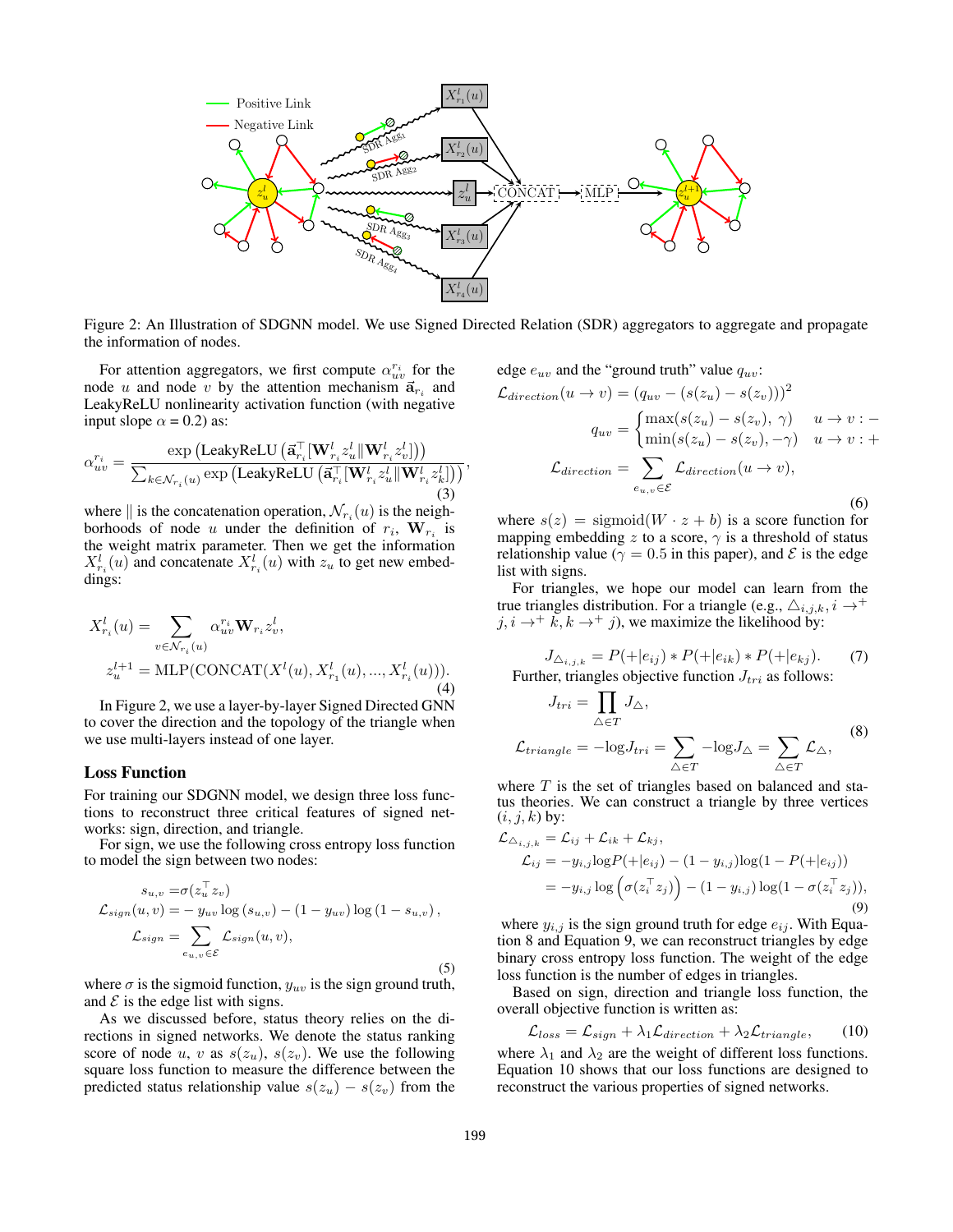## **Experiments**

In this section, we conduct link sign prediction to check whether our model improves the performance of signed network embeddings. Link sign prediction is the task of predicting the unobserved sign of existing edges in the test dataset given training dataset (Leskovec, Huttenlocher, and Kleinberg 2010a; Chen et al. 2018a). We follow their experimental settings and compare our method against some state-ofthe-art embedding methods.

#### Experimental Settings

Datasets We do experiments on five real-world signed social network datasets (i.e., Bitcoin-Alpha<sup>1</sup>, Bitcoin-otc<sup>2</sup>, Wikirfa<sup>3</sup>, Slashdot<sup>4</sup> and Epinions<sup>5</sup>). Bitcoin-Alpha and Bitcoin-OTC (Kumar et al. 2016) are the who-trust-whom networks of people who trade using Bitcoin on platforms. In these datasets, members rate other members on a scale of  $-10$  (total distrust) to  $+10$  (total trust) in steps of 1. We treat the scores greater than 0 as positive and others as negative. Wikirfa (Kumar et al. 2016) is a signed network in which nodes represent Wikipedia members and edges represent votes. It records the voting results for "request for adminship (RfA)", where the community member can cast a supporting, neutral, or opposing vote for a Wikipedia adminship election. We remove the neural votes and construct a signed network (Chen et al. 2018a). Slashdot (Leskovec, Huttenlocher, and Kleinberg 2010b) is from a technologyrelated news website with user communities. The website introduced Slashdot Zoo features that allow users to tag each other as friends or foes. The dataset is a common signed social network with friends and enemies labels. Epinions (Leskovec, Huttenlocher, and Kleinberg 2010b) is a who-trust-whom online social network of a consumer review site Epinions.com. Members of the site can indicate their trust or distrust of the reviews of others. The network reflects people's opinions on others.

| Dataset       | $#$ nodes | $#$ pos links | $#$ neg links | $%$ pos |
|---------------|-----------|---------------|---------------|---------|
| Bitcoin-Alpha | 3.783     | 22,650        | 1.536         | 93.65   |
| Bitcoin-OTC   | 5.881     | 32,029        | 3.563         | 89.99   |
| Wikirfa       | 11.259    | 138.813       | 39.283        | 77.94   |
| Slashdot      | 82,140    | 425,072       | 124,130       | 77.40   |
| Epinions      | 131,828   | 717, 667      | 123,705       | 85.30   |

Table 2: Statistics of five datasets.

The statistics of five datasets are summarized in Table 2. For these five datasets, positive and negative links are imbalanced (i.e., nearly 80% links are positive edges).

Baselines To validate the effectiveness of SDGNN, we compare it with a number of baselines including unsigned network embedding methods, signed embedding methods and sigend graph neural networks.

- Random: It generates d dimensional random values,  $z =$  $(x_1, x_2, ..., x_d), x_i \in [0.0, 1.0)$ . It can be used to show the ability of the downstream logistic regression.
- Unsigned Network Embedding: We use several classical unsigned network embedding methods to validate the effectiveness of the structure: DeepWalk (Perozzi, Al-Rfou, and Skiena 2014), Node2vec (Grover and Leskovec 2016), and LINE (Tang et al. 2015). Since these methods cannot distinguish positive and negative edges, we remove the negative links in the training stage.
- Signed Network Embedding: In order to show the effectiveness of modeling signed directed edges, we use some signed network embedding methods (e.g., , SiNE (Wang et al. 2017), SIGNet (Islam, Prakash, and Ramakrishnan 2018), BESIDE (Chen et al. 2018a)). Specifically, SiNE is designed for undirected signed networks. SIGNet and BESIDE can model signed directed networks.
- FeExtra (Leskovec, Huttenlocher, and Kleinberg 2010a): This method extracts two parts, a total of 23 features from signed directed social network. For each pair  $(v_i, v_j)$ , the first one is the degree based, such as the number of incoming positive and negative links of  $v_i$ , the number of outgoing positive and negative links of  $v_j$  and so on. The other one is the structure information of the triad that contains  $v_i$  and  $v_j$ .
- Graph Neural Network: For the baselines of GNNs, we choose SGCN (Derr, Ma, and Tang 2018) and SiGAT (Huang et al. 2019). SGCN makes a dedicated and principled effort that utilizes balance theory to correctly aggregate and propagate the information across layers of a undirected signed GCN model. SiGAT uses 38 motifs and GAT aggregators to model signed directed networks.

For a fair comparison, the embedding dimension  $d$  is set to 20 for all methods except FeExtra. It is a common setting used in SiNE (Wang et al. 2017), BESIDE (Chen et al. 2018a) and SiGAT (Huang et al. 2019). We use the authors' released code for DeepWalk<sup>6</sup>, Node2vec<sup>7</sup>, LINE<sup>8</sup>, SiNE<sup>9</sup>,  $SIGNet<sup>10</sup>$ ,  $BESIDE<sup>11</sup>$ , and  $SigAT<sup>12</sup>$ . For SGCN, we use the code from github<sup>13</sup>. We follow the authors' suggested hyperparameter settings. Like previous works (Kim et al. 2018; Wang et al. 2017; Derr, Ma, and Tang 2018), we first use these methods to get node representations. For edge  $e_{ij}$ , we concatenate these two learned representation  $z_i$  and  $z_j$  to compose an edge representation  $z_{ij}$ . After that, we train a logistic regression classifier on the training set and use it to predict the edge sign in the test set. We randomly select 80% edges as training set and the remaining 20% as the test set. We run with different train-test splits for 5 times to get the average scores. Each training set is used to train both

<sup>1</sup> http://snap.stanford.edu/data/soc-sign-bitcoin-alpha.html

<sup>2</sup> http://snap.stanford.edu/data/soc-sign-bitcoin-otc.html

<sup>3</sup> http://snap.stanford.edu/data/wiki-RfA.html

<sup>4</sup> http://snap.stanford.edu/data/soc-sign-Slashdot090221.html

<sup>5</sup> http://snap.stanford.edu/data/soc-sign-epinions.html

<sup>6</sup> https://github.com/phanein/deepwalk

<sup>7</sup> https://github.com/aditya-grover/node2vec

<sup>8</sup> https://github.com/tangjianpku/LINE

<sup>9</sup> http://www.public.asu.edu/˜swang187/codes/SiNE.zip

<sup>&</sup>lt;sup>10</sup>https://github.com/raihan2108/signet

<sup>11</sup>https://github.com/yqc01/BESIDE

<sup>12</sup>https://github.com/huangjunjie95/SiGAT

<sup>13</sup>https://github.com/benedekrozemberczki/SGCN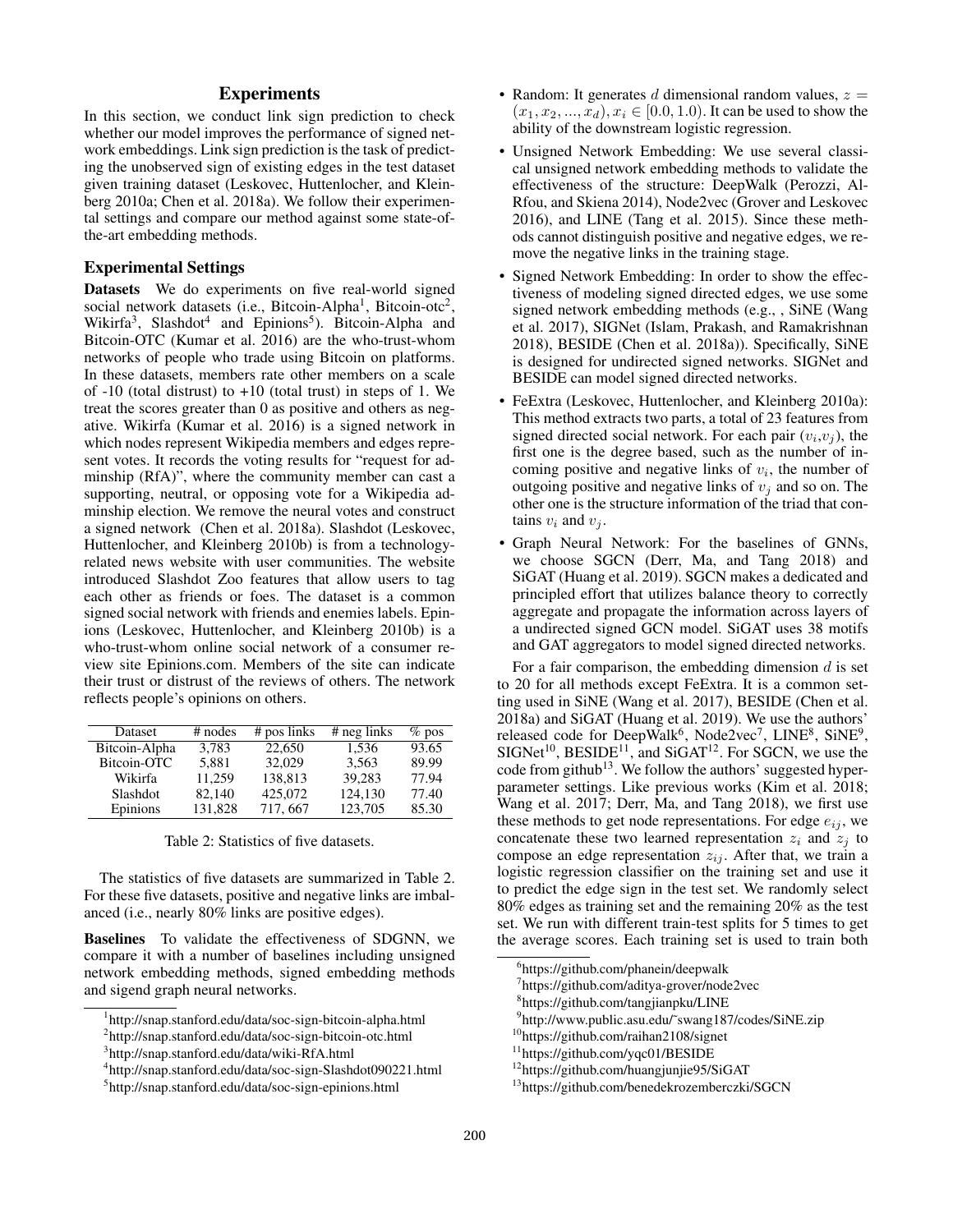|               |            | Random |        | Unsigned<br>Network Embedding |                      |                      | Signed<br>Network Embedding |               | Feature<br>Engineering |               | Graph<br>Neural Network |                         |
|---------------|------------|--------|--------|-------------------------------|----------------------|----------------------|-----------------------------|---------------|------------------------|---------------|-------------------------|-------------------------|
| Dataset       | Metric     |        |        | Random Deepwalk Node2vec      | LINE                 | <b>SiNE</b>          |                             | SIGNet BESIDE | FeExtra                |               |                         | <b>SGCN SiGAT SDGNN</b> |
|               | Micro-F1   | 0.9367 | 0.9367 | 0.9355                        |                      | $0.9352 \mid 0.9458$ | 0.9422                      | 0.9489        | 0.9486                 |               | 0.9256 0.9456           | 0.9491                  |
| Bitcoin Alpha | Binary-F1  | 0.9673 | 0.9673 | 0.9663                        |                      | $0.9664 \mid 0.9716$ | 0.9696                      | 0.9732        | 0.9730                 | 0.9607        | 0.9714                  | 0.9729                  |
|               | Macro-F1   | 0.4837 | 0.4848 | 0.6004                        | 0.5220(0.6869)       |                      | 0.6965                      | 0.7300        | 0.7167                 | 0.6367        | 0.7026                  | 0.7390                  |
|               | <b>AUC</b> | 0.6146 | 0.6409 | 0.7576                        | $0.7114 \mid 0.8728$ |                      | 0.8908                      | 0.8981        | 0.8882                 | 0.8469        | 0.8872                  | 0.8988                  |
|               | Micro-F1   | 0.9000 | 0.8937 | 0.9089                        |                      | 0.8911   0.9095      | 0.9229                      | 0.9320        | 0.9361                 |               | 0.9078 0.9268           | 0.9357                  |
| Bitcoin-OTC   | Binary-F1  | 0.9473 | 0.9434 | 0.9507                        | $0.9413 \mid 0.9510$ |                      | 0.9581                      | 0.9628        | 0.9653                 | 0.9491        | 0.9602                  | 0.9647                  |
|               | Macro-F1   | 0.4737 | 0.5281 | 0.6793                        | $0.5968 \mid 0.6805$ |                      | 0.7386                      | 0.7843        | 0.7826                 | 0.7306 0.7533 |                         | 0.8017                  |
|               | <b>AUC</b> | 0.6145 | 0.6596 | 0.7643                        | $0.7248 \mid 0.8571$ |                      | 0.8935                      | 0.9152        | 0.9121                 |               | 0.8755 0.9055           | 0.9124                  |
|               | Micro-F1   | 0.7797 | 0.7837 | 0.7814                        |                      | $0.7977 \mid 0.8338$ | 0.8384                      | 0.8589        | 0.8346                 | 0.8489        | 0.8457                  | 0.8627                  |
| Wikirfa       | Binary-F1  | 0.8762 | 0.8779 | 0.8719                        | 0.8827               | 0.8972               | 0.9001                      | 0.9117        | 0.8987                 | 0.9069        | 0.9042                  | 0.9142                  |
|               | Macro-F1   | 0.4381 | 0.4666 | 0.5626                        | $0.5738 \mid 0.7319$ |                      | 0.7384                      | 0.7803        | 0.7235                 | 0.7527        | 0.7535                  | 0.7849                  |
|               | <b>AUC</b> | 0.5423 | 0.5876 | 0.6930                        |                      | 0.6772   0.8602      | 0.8682                      | 0.8981        | 0.8604                 |               | 0.8563 0.8829           | 0.8898                  |
|               | Micro-F1   | 0.7742 | 0.7738 | 0.7526                        |                      | $0.7489 \mid 0.8265$ | 0.8389                      | 0.8590        | 0.8472                 |               | 0.8296 0.8494           | 0.8616                  |
| Slashdot      | Binary-F1  | 0.8728 | 0.8724 | 0.8528                        | 0.8525               | 0.8918               | 0.8983                      | 0.9105        | 0.9070                 |               | 0.8926 0.9055           | 0.9128                  |
|               | Macro-F1   | 0.4364 | 0.4384 | 0.5390                        | $0.5052 \mid 0.7273$ |                      | 0.7554                      | 0.7892        | 0.7399                 | 0.7403 0.7671 |                         | 0.7892                  |
|               | <b>AUC</b> | 0.5370 | 0.5408 | 0.6709                        | 0.6145   0.8409      |                      | 0.8752                      | 0.9017        | 0.8880                 |               | 0.8534 0.8874           | 0.8977                  |
| Epinions      | Micro-F1   | 0.8525 | 0.8214 | 0.8563                        | $0.8535 \mid 0.9173$ |                      | 0.9113                      | 0.9336        | 0.9226                 | 0.9112        | 0.9293                  | 0.9355                  |
|               | Binary-F1  | 0.9204 | 0.9005 | 0.9170                        | $0.9175 \mid 0.9525$ |                      | 0.9489                      | 0.9615        | 0.9561                 |               | 0.9486 0.9593           | 0.9628                  |
|               | Macro-F1   | 0.4602 | 0.5131 | 0.6862                        | 0.6305               | 0.8160               | 0.8060                      | 0.8601        | 0.8130                 | 0.8105        | 0.8454                  | 0.8610                  |
|               | <b>AUC</b> | 0.5589 | 0.6702 | 0.8081                        |                      | $0.6835 \mid 0.8872$ | 0.9095                      | 0.9351        | 0.9444                 |               | 0.8745 0.9333           | 0.9411                  |

Table 3: The results of link sign prediction on five datasets.

embedding vectors and logistic regression classifiers. Our models are implemented by PyTorch with the Adam optimizer (LearningRate =  $0.001$ , WeightDecay =  $0.001$ ). We use the 2-layer-GAT aggregators to build our model and set  $\lambda_1 = 1$  and  $\lambda_2 = 1$ . All experiments run on a computer with Intel Xeon E5-2640 CPU and 128GB RAM, which installs Linux CentOS 7.1.

## Experiment Results

We report the average Micro-F1, Binary-F1, Macro-F1, and AUC in Table 3 (Pedregosa et al. 2011). We have bolded the highest value of each row and underlined the second value. From Table 3, we can find that:

- For signed networks, link sign prediction is a positive and negative imbalance classificiation problem. Even given random embedding, logistic regression can be used as the downstream machine learning methods.
- After using unsigned network embedding methods, even the only positive links are used, the metrics have been increased. It means that the structural information matters. Node2vec has made the best results in the unsigned network embeddings methods.
- Signed network embedding methods (i.e., SiNE, SIGNet, and BESIDE) are designed for signed network. The results are significantly higher than other unsigned network embedding methods. These algorithms model related sociological theories and had achieved good results for signed network analysis. SiNE is designed for undirected signed networks based on balance theory. Its results are not as good as SIGNet and BESIDE. Although SIGNet can be applied to signed directed networks, it

does not model status theory. This makes it is less effective than BESIDE. BESIDE shows some good results in our experiments, which demonstrates that modeling two theories is the key for the problem.

- FeExtra method is a very classic method in the early days and performs well because of its successful use of relevant sociological theories. However, it should be pointed out that this method relies on feature engineering to extract features manually and only model edge features without node embeddings, so its generalization ability is weak.
- SGCN shows a performance close to SiNE, but it cannot effectively model signed directed networks because the algorithm did not consider the direction. Besides, it uses the MEAN aggregators which can not model the effects of different neighborhoods. SiGAT is designed for directed networks and uses the attention aggregators. Its experimental results are better than SGCN. But its decoder design limits its expressiveness.
- SDGNN outperforms all baseline methods in most terms of metrics. It demonstrates the ability of learning node embeddings using our SDGNN model. It is worth mentioning that the experimental results depend on the downstream classifier, and there may exist some inconsistent between F1 and AUC.

## Parameter Analysis and Ablation Study

In this section, we investigate the effects of hyperparameters and do some ablation studies to analyze our model architecture design. We choose the Bitcoin-Alpha as our dataset and select 80% training edges and 20% test edges as the previous subsection does. We also use logistic regression function as our downstream machine learning classifier.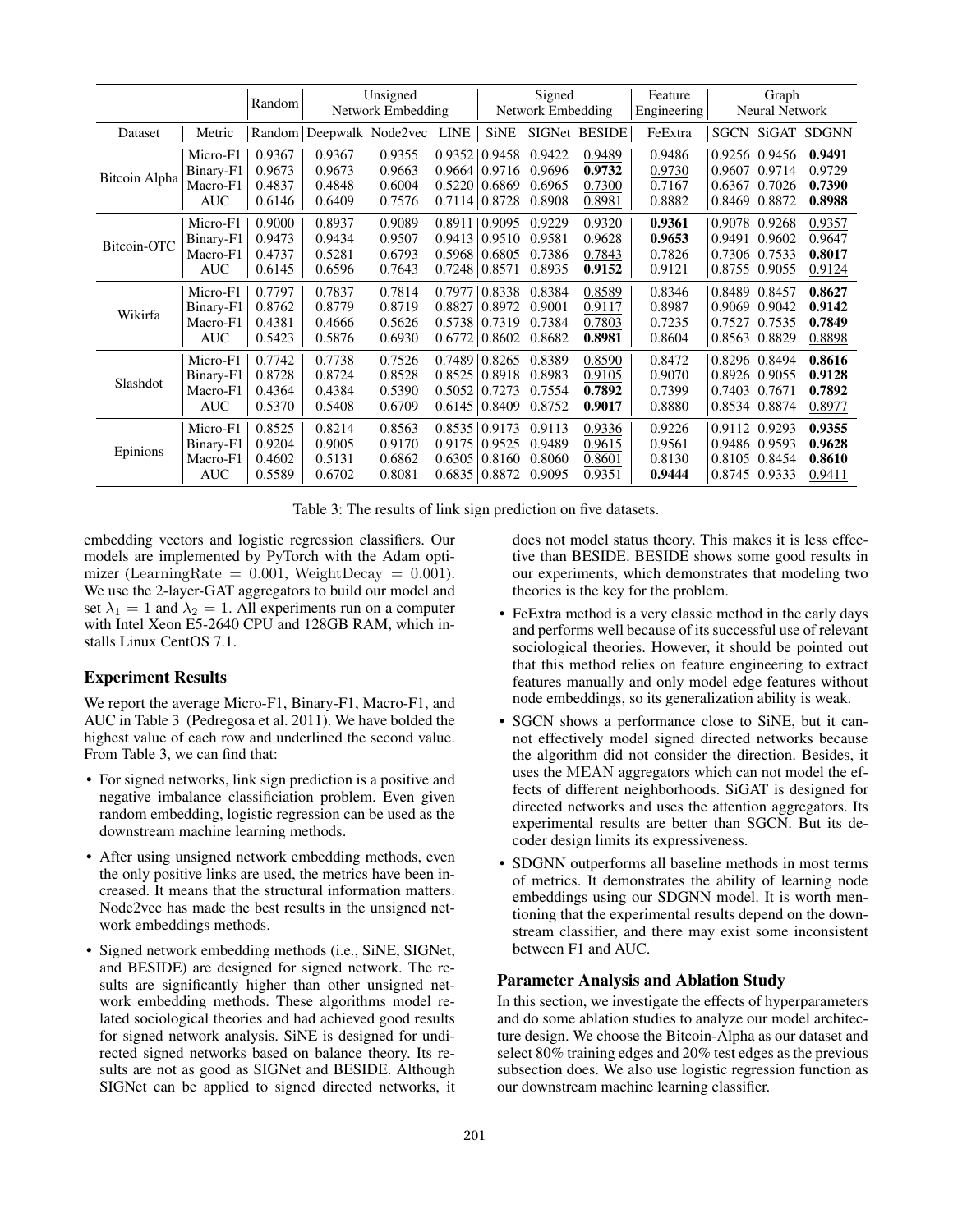| Metric    |        |        | 2-Layer-GAT-AGG 1-Layer-GAT-AGG 2-Layer-MEAN-AGG 1-Layer-MEAN-AGG |        |
|-----------|--------|--------|-------------------------------------------------------------------|--------|
| Micro-F1  | 0.9446 | 0.9442 | 0.9415                                                            | 0.9399 |
| Binary-F1 | 0.9706 | 0.9703 | 0.9689                                                            | 0.9679 |
| Macro-F1  | 0.7510 | 0.7516 | 0.7417                                                            | 0.7411 |
| AUC-      | 0.9154 | 0.9095 | 0.9041                                                            | 0.9000 |

Table 4: Ablation study on different aggregators.

| Metric    | $\mathcal{L}_{sign}$ | $\mathcal{L}_{sign} + \mathcal{L}_{direction}$ |        | $\mathcal{L}_{sign} + \mathcal{L}_{triangle}$ $\mathcal{L}_{sign} + \mathcal{L}_{direction} + \mathcal{L}_{triangle}$ |
|-----------|----------------------|------------------------------------------------|--------|-----------------------------------------------------------------------------------------------------------------------|
| Micro-F1  | 0.9386               | 0.9438                                         | 0.9415 | 0.9475                                                                                                                |
| Binary-F1 | 0.9677               | 0.9702                                         | 0.9690 | 0.9721                                                                                                                |
| Macro-F1  | 0.6738               | 0.7414                                         | 0.7210 | 0.7585                                                                                                                |
| AUC       | 0.8883               | 0.9082                                         | 0.9030 | 0.9109                                                                                                                |

Table 5: Ablation study on loss functions.

Parameter Analysis In this subsection, we analyze the hyperparameters about the number of epoch and the embedding dimension d.



Figure 3: Parameter analysis for sign prediction.

When analyzing epoch, we set  $d = 20$ , and record the Macro-F1 performance of different epoch generated representations and the loss value during training. Figure 3(a) shows that SDGNN converges quickly and keeps relatively stable performances. When discussing the dimension  $d$ , we set the corresponding Epoch to 100 to discuss the robustness of different dimensions. Figure 3(b) shows that the performance increases first and decreases in 100 (We decrease the learning rate for the large  $d$ ). Even with a small embedding dimension like  $d = 5$ , our model has already achieved pretty good performance which is close to BESIDE (Chen et al. 2018a). We find that too many parameters will cause the difficulties of training embeddings, which may be the reason for the decrease in large dimensions.

Ablation Study In this subsection, we do some ablation studies to discuss the design of aggregators and loss functions. As the same as previous subsection, we choose Bitcoin-Alpha as the dataset to analyze different architecture designs. For the aggregators, as we mentioned, mean aggregator and attention aggregator are common GNNs models. We analyze whether the attention mechanism can perform better than mean strategy. In addition, we also discusse the number of GNN layers to verify our layer-by-layer design. Table 4 demonstrates that the attention mechanism performs better than the mean strategy. And the number of layers can capture higher-order information, which can increase the performance.

For our loss functions, we can control  $\lambda_1$  and  $\lambda_2$  in Equation 10 to discuss the effects of different objectives on the results. When  $\lambda_1 = 0$  and  $\lambda_2 = 0$ , it degenerates to just reconstruct the sign of signed networks, which is close to SiGAT. In Table 5, we can find that only reconstructing signs using  $\mathcal{L}_{sign}$  performs poorly. When considering direction and triangle, the results are improved. It demonstrates that our training objectives should take both directions and triangles into consideration. Signs, directions, and triangles are vital features for signed directed networks.

#### Conclusion

In this paper, we investigate the signed directed network representations learning. We firstly analyze two fundamental social theories (i.e., Balance Theory and Status Theory) in the signed directed network. Guided by sociological theories, we propose SDGNN to encode a signed network into network embeddings. SDGNN aggregates messages from different signed directed relation definitions. It can apply multi-layers to capture high order structure information. To train our SDGNN, we introduce combined loss functions to reconstruct not only the signs but also other important features for signed directed networks (i.e., directions and triangles). We perform experiments on five real-world signed networks and demonstrate that our proposed SDGNN performs better than other state-of-art baselines. We analyze the hyperparameters and do some ablation studies to analyze our design for aggregators and loss functions. In future work, we will further generalize this method to heterogeneous networks to incorporate more complex semantic information (Schlichtkrull et al. 2018).

# Acknowledgments

The authors would like to thank the AAAI reviewers for their insightful suggestions to improve the manuscript. This work is funded by the the National Key R&D Program of China 2020AAA0105200 and National Natural Science Foundation of China under Grant No. 91746301 and 61802371. This work is supported by Beijing Academy of Artificial Intelligence (BAAI) under Grant No. BAAI2019QN0304. Huawei Shen is also funded by K.C. Wong Education Foundation.